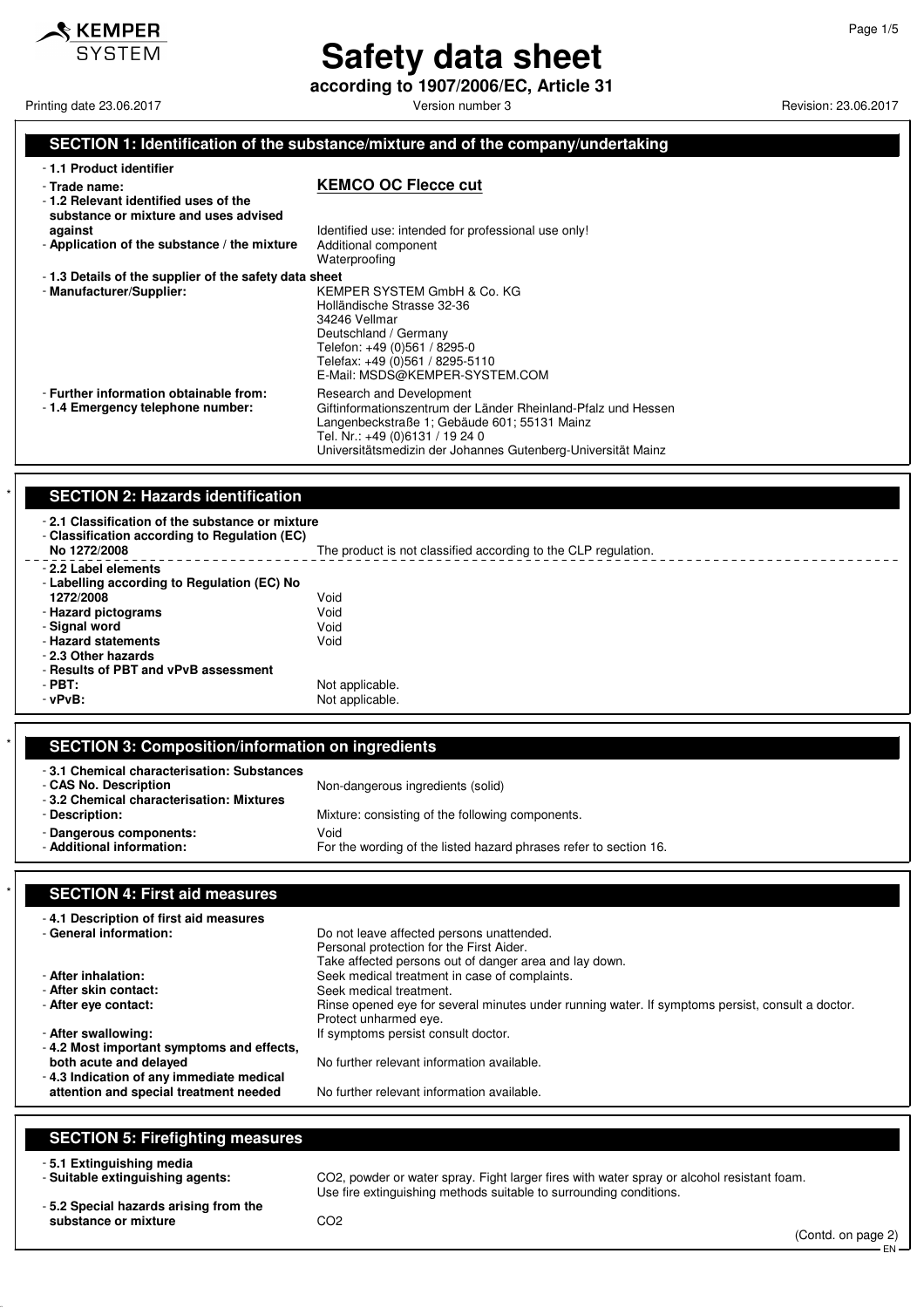**according to 1907/2006/EC, Article 31**

Printing date 23.06.2017 **Principal and COVID-100** Version number 3 Revision: 23.06.2017

### **Trade name: KEMCO OC Flecce cut**

 $\triangle$  KEMPER **SYSTEM** 

| <b>SECTION 6: Accidental release measures</b>       |                                                                                                                                                            |
|-----------------------------------------------------|------------------------------------------------------------------------------------------------------------------------------------------------------------|
| - Protective equipment:<br>- Additional information | Do not inhale explosion gases or combustion gases.<br>Dispose of fire debris and contaminated fire fighting water in accordance with official regulations. |
| -5.3 Advice for firefighters                        | (Contd. of page 1)<br>Carbon monoxide (CO)                                                                                                                 |

| -6.1 Personal precautions, protective     |                                                                                      |
|-------------------------------------------|--------------------------------------------------------------------------------------|
| equipment and emergency procedures        | Wear protective clothing.                                                            |
|                                           | Avoid contact with skin and eyes                                                     |
| -6.2 Environmental precautions:           | Inform respective authorities in case of seepage into water course or sewage system. |
| -6.3 Methods and material for containment |                                                                                      |
| and cleaning up:                          | Send for recovery or disposal in suitable receptacles.                               |
| -6.4 Reference to other sections          | See Section 7 for information on safe handling.                                      |
|                                           | See Section 8 for information on personal protection equipment.                      |
|                                           | See Section 13 for disposal information.                                             |

| $\star$ | <b>SECTION 7: Handling and storage</b>                                         |                                            |
|---------|--------------------------------------------------------------------------------|--------------------------------------------|
|         | -7.1 Precautions for safe handling<br>- Information about fire - and explosion | No special measures required.              |
|         | protection:                                                                    | No special measures required.              |
|         | - 7.2 Conditions for safe storage, including any incompatibilities             |                                            |
|         | - Storage:                                                                     |                                            |
|         | - Requirements to be met by storerooms and                                     |                                            |
|         | receptacles:                                                                   | Store only in the original receptacle.     |
|         | - Information about storage in one common                                      |                                            |
|         | storage facility:                                                              | Store away from foodstuffs.                |
|         | - Further information about storage                                            |                                            |
|         | conditions:                                                                    | Store in dry conditions.                   |
|         |                                                                                | Protect from humidity and water.           |
|         |                                                                                | Recommended storage temperature: 10-30 °C  |
|         | - Storage class:                                                               | 13                                         |
|         | - 7.3 Specific end use(s)                                                      | No further relevant information available. |

### **SECTION 8: Exposure controls/personal protection**

| - Additional information about design of<br>technical facilities:         | No further data; see item 7.                                                                                                                                     |
|---------------------------------------------------------------------------|------------------------------------------------------------------------------------------------------------------------------------------------------------------|
| -8.1 Control parameters                                                   |                                                                                                                                                                  |
| - Ingredients with limit values that require monitoring at the workplace: |                                                                                                                                                                  |
| - Additional information:                                                 | The lists valid during the making were used as basis.                                                                                                            |
| - 8.2 Exposure controls                                                   |                                                                                                                                                                  |
| - Personal protective equipment:                                          |                                                                                                                                                                  |
| - General protective and hygienic measures:                               | The usual precautionary measures are to be adhered to when handling chemicals.                                                                                   |
|                                                                           | Keep away from foodstuffs, beverages and feed.<br>Immediately remove all soiled and contaminated clothing                                                        |
|                                                                           | Wash hands before breaks and at the end of work.                                                                                                                 |
|                                                                           | Avoid contact with the eyes and skin.                                                                                                                            |
| - Respiratory protection:                                                 | When used properly and under normal conditions, breathing protection is not required.                                                                            |
|                                                                           | Use suitable respiratory protective device in case of insufficient ventilation.                                                                                  |
|                                                                           | Filter A/P2                                                                                                                                                      |
| - Protection of hands:                                                    | Respiratory protection - Gas filters and combination filters according to EN 141                                                                                 |
|                                                                           | Protective gloves                                                                                                                                                |
|                                                                           |                                                                                                                                                                  |
|                                                                           | Only use chemical-protective gloves with CE-labelling of category III.                                                                                           |
|                                                                           | Check protective gloves prior to each use for their proper condition.                                                                                            |
|                                                                           | The glove material has to be impermeable and resistant to the product/ the substance/ the                                                                        |
|                                                                           | preparation.<br>Selection of the glove material on consideration of the penetration times, rates of diffusion                                                    |
|                                                                           | and the degradation                                                                                                                                              |
|                                                                           | After use of gloves apply skin-cleaning agents and skin cosmetics.                                                                                               |
| - Material of gloves                                                      | Recommended materials:                                                                                                                                           |
|                                                                           | Nitrile rubber, NBR                                                                                                                                              |
|                                                                           | Recommended thickness of the material: $\geq 0.1$ mm                                                                                                             |
|                                                                           | The selection of the suitable gloves does not only depend on the material, but also on further marks of<br>quality and varies from manufacturer to manufacturer. |
|                                                                           | (Contd. on page 3)                                                                                                                                               |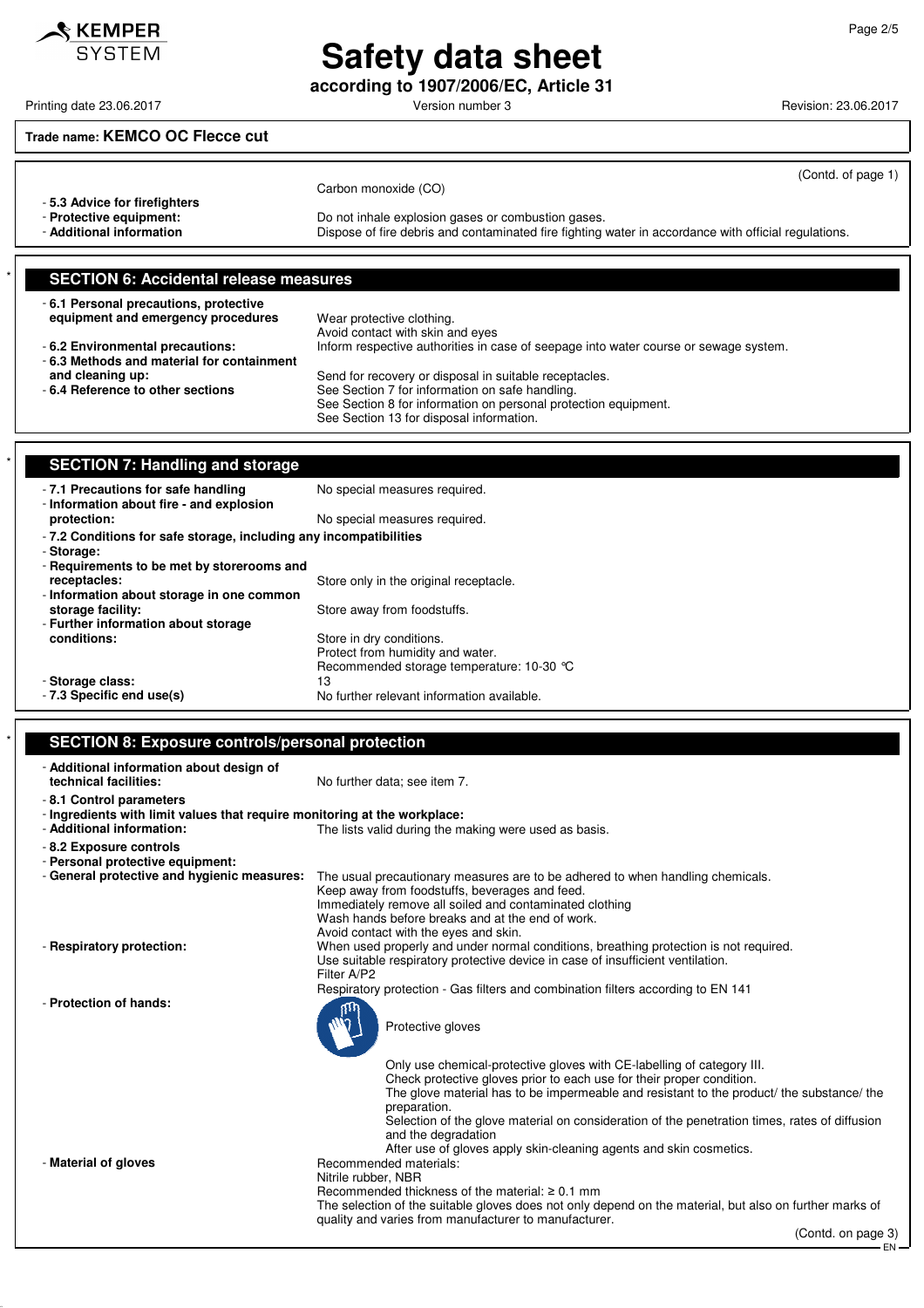**according to 1907/2006/EC, Article 31**

Printing date 23.06.2017 **Printing date 23.06.2017** Version number 3 Revision: 23.06.2017

#### **Trade name: KEMCO OC Flecce cut**

 $\mathcal S$  KEMPER **SYSTEM** 

|                                      | (Contd. of page 2)                                                                                                                                                                                                    |
|--------------------------------------|-----------------------------------------------------------------------------------------------------------------------------------------------------------------------------------------------------------------------|
| - Penetration time of glove material | The determined penetration times according to EN 374 part III are not performed under practical<br>conditions. Therefore a maximum wearing time, which corresponds to 50% of the penetration time, is<br>recommended. |
| - Eye protection:                    | Tightly sealed goggles                                                                                                                                                                                                |
| - Body protection:                   | Protective goggles and facial protection - Classification according to EN 166<br>Protective work clothing<br>Impervious protective clothing                                                                           |
|                                      |                                                                                                                                                                                                                       |

#### **SECTION 9: Physical and chemical properties**

| -9.1 Information on basic physical and chemical properties<br>- General Information |                                               |
|-------------------------------------------------------------------------------------|-----------------------------------------------|
| - Appearance:                                                                       |                                               |
| Form:                                                                               | Solid                                         |
| Colour:                                                                             | White                                         |
| - Odour:                                                                            | Characteristic                                |
| - Odour threshold:                                                                  | Not determined.                               |
| - pH-value:                                                                         | Not applicable.                               |
| - Change in condition                                                               |                                               |
| Melting point/freezing point:                                                       | Undetermined.                                 |
| Initial boiling point and boiling range:                                            | Undetermined.                                 |
| - Flash point:                                                                      | Not applicable.                               |
| - Flammability (solid, gas):                                                        | Not determined.                               |
| - Ignition temperature:                                                             |                                               |
| <b>Decomposition temperature:</b>                                                   | Not determined.                               |
| - Auto-ignition temperature:                                                        | Product is not selfigniting.                  |
| - Explosive properties:                                                             | Product does not present an explosion hazard. |
| - Explosion limits:                                                                 |                                               |
| Lower:                                                                              | Not determined.                               |
| Upper:                                                                              | Not determined.                               |
| - Density at 20 °C:                                                                 | 1.3-1.4 $g/cm3$                               |
| - Relative density                                                                  | Not determined.                               |
| - Vapour density                                                                    | Not applicable.                               |
| - Evaporation rate                                                                  | Not applicable.                               |
| - Solubility in / Miscibility with                                                  |                                               |
| water:                                                                              | Insoluble.                                    |
| - Partition coefficient: n-octanol/water:                                           | Not determined.                               |
| - Viscosity:                                                                        |                                               |
| Dynamic:                                                                            | Not applicable.                               |
| Kinematic:                                                                          | Not applicable.                               |
| -9.2 Other information                                                              | No further relevant information available.    |

#### **SECTION 10: Stability and reactivity**

| -10.1 Reactivity<br>- 10.2 Chemical stability<br>- Thermal decomposition / conditions to be | No further relevant information available.            |
|---------------------------------------------------------------------------------------------|-------------------------------------------------------|
| avoided:                                                                                    | No decomposition if used according to specifications. |
| - 10.3 Possibility of hazardous reactions                                                   | No dangerous reactions known.                         |
| - 10.4 Conditions to avoid                                                                  | No further relevant information available.            |
| -10.5 Incompatible materials:                                                               | No further relevant information available.            |
| -10.6 Hazardous decomposition products:                                                     | No dangerous decomposition products known.            |
|                                                                                             |                                                       |

# **SECTION 11: Toxicological information**

# - **11.1 Information on toxicological effects**

- **Primary irritant effect:**

Based on available data, the classification criteria are not met.

Based on available data, the classification criteria are not met.

(Contd. on page 4) - EN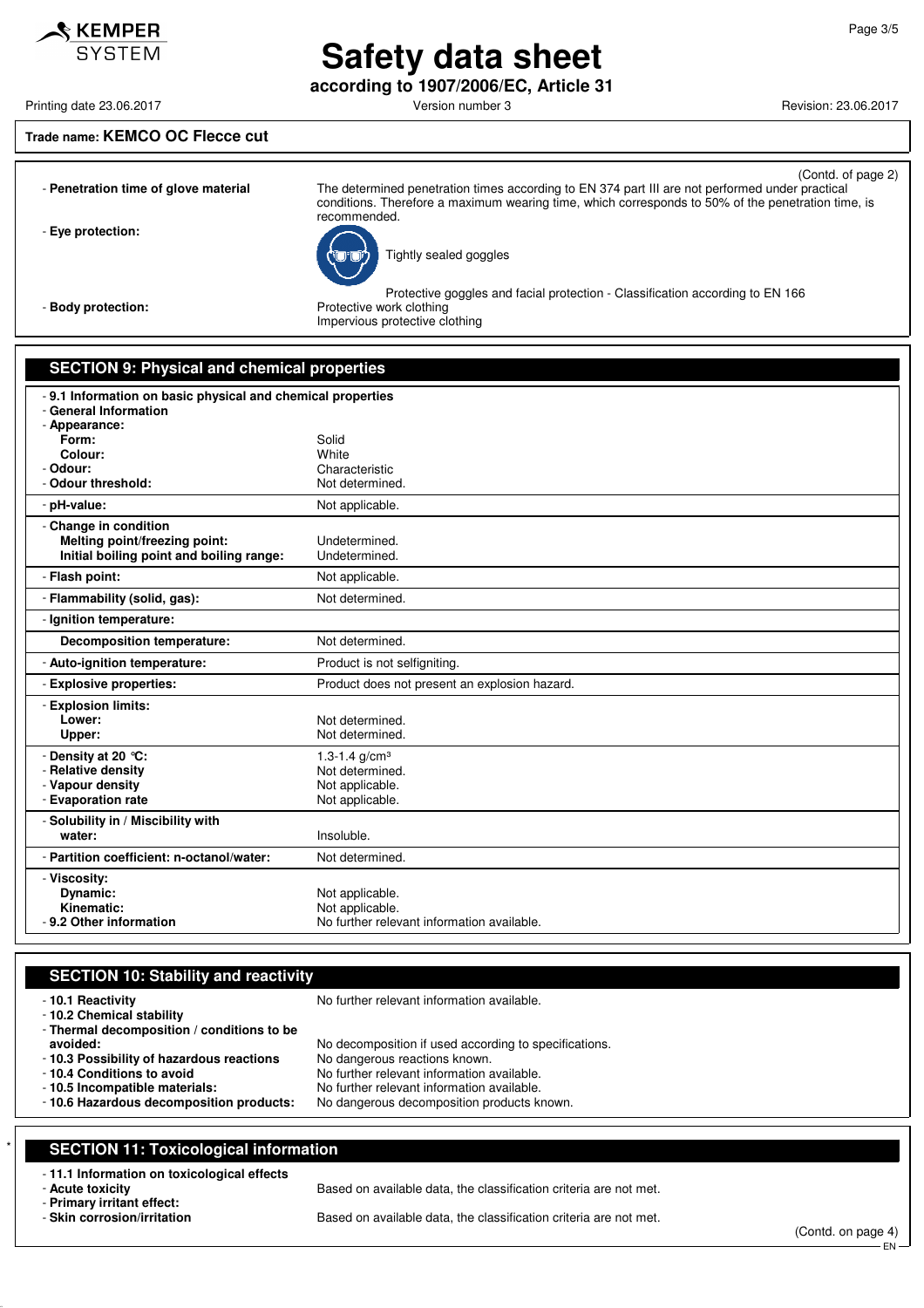

**according to 1907/2006/EC, Article 31**

Printing date 23.06.2017 **Printing date 23.06.2017** Version number 3 Revision: 23.06.2017

### **Trade name: KEMCO OC Flecce cut**

|                                                                           |                                                                   | (Contd. of page 3) |
|---------------------------------------------------------------------------|-------------------------------------------------------------------|--------------------|
| - Serious eve damage/irritation                                           | Based on available data, the classification criteria are not met. |                    |
| - Respiratory or skin sensitisation                                       | Based on available data, the classification criteria are not met. |                    |
| - CMR effects (carcinogenity, mutagenicity and toxicity for reproduction) |                                                                   |                    |
| - Germ cell mutagenicity                                                  | Based on available data, the classification criteria are not met. |                    |
| - Carcinogenicity                                                         | Based on available data, the classification criteria are not met. |                    |
| - Reproductive toxicity                                                   | Based on available data, the classification criteria are not met. |                    |
| - STOT-single exposure                                                    | Based on available data, the classification criteria are not met. |                    |
| - STOT-repeated exposure                                                  | Based on available data, the classification criteria are not met. |                    |
| - Aspiration hazard                                                       | Based on available data, the classification criteria are not met. |                    |

No further relevant information available.

No further relevant information available.

#### **SECTION 12: Ecological information**

|  |  | 12.1 Toxicity |
|--|--|---------------|
|--|--|---------------|

- 
- **Aquatic toxicity:**<br>- **12.2 Persistence and degradability** No further relevant information available.
- 
- **12.3 Bioaccumulative potential** No further relevant information available.<br>- **12.4 Mobility in soil** No further relevant information available.
- 
- **Additional ecological information:**
- 
- 12.5 Results of PBT and vPv<br>- PBT:
- 
- 

| - PBT:<br>- vPvB:<br>-12.6 Other adverse effects             | Not applicable.<br>Not applicable.<br>No further relevant information available. |
|--------------------------------------------------------------|----------------------------------------------------------------------------------|
|                                                              |                                                                                  |
| - General notes:<br>-12.5 Results of PBT and vPvB assessment | Generally not hazardous for water                                                |

|                                                                                                                                                            | <b>SECTION 13: Disposal considerations</b>         |                                                                                                           |  |  |
|------------------------------------------------------------------------------------------------------------------------------------------------------------|----------------------------------------------------|-----------------------------------------------------------------------------------------------------------|--|--|
|                                                                                                                                                            | - 13.1 Waste treatment methods<br>- Recommendation | Smaller quantities can be disposed of with household waste.<br>Disposal according to official regulations |  |  |
|                                                                                                                                                            | - European waste cataloque                         |                                                                                                           |  |  |
| 04 02 21 wastes from unprocessed textile fibres<br>- Uncleaned packaging:<br>- Recommendation:<br>Disposal must be made according to official regulations. |                                                    |                                                                                                           |  |  |
|                                                                                                                                                            |                                                    |                                                                                                           |  |  |

| <b>SECTION 14: Transport information</b>                                                        |                 |
|-------------------------------------------------------------------------------------------------|-----------------|
| - 14.1 UN-Number<br>- ADR, ADN, IMDG, IATA                                                      | Void            |
| -14.2 UN proper shipping name<br>- ADR, ADN, IMDG, IATA                                         | Void            |
| -14.3 Transport hazard class(es)                                                                |                 |
| - ADR, ADN, IMDG, IATA<br>- Class                                                               | Void            |
| -14.4 Packing group<br>- ADR, IMDG, IATA                                                        | Void            |
| - 14.5 Environmental hazards:<br>- Marine pollutant:                                            | No              |
| -14.6 Special precautions for user                                                              | Not applicable. |
| - 14.7 Transport in bulk according to Annex II of Marpol and the IBC<br>Code<br>Not applicable. |                 |
| - UN "Model Regulation":                                                                        | Void            |

#### **SECTION 15: Regulatory information**

- **15.1 Safety, health and environmental regulations/legislation specific for the substance or mixture**

- **Directive 2012/18/EU**

- **Named dangerous substances - ANNEX I** None of the ingredients is listed.

- **15.2 Chemical safety assessment:** A Chemical Safety Assessment has not been carried out.

 EN (Contd. on page 5)